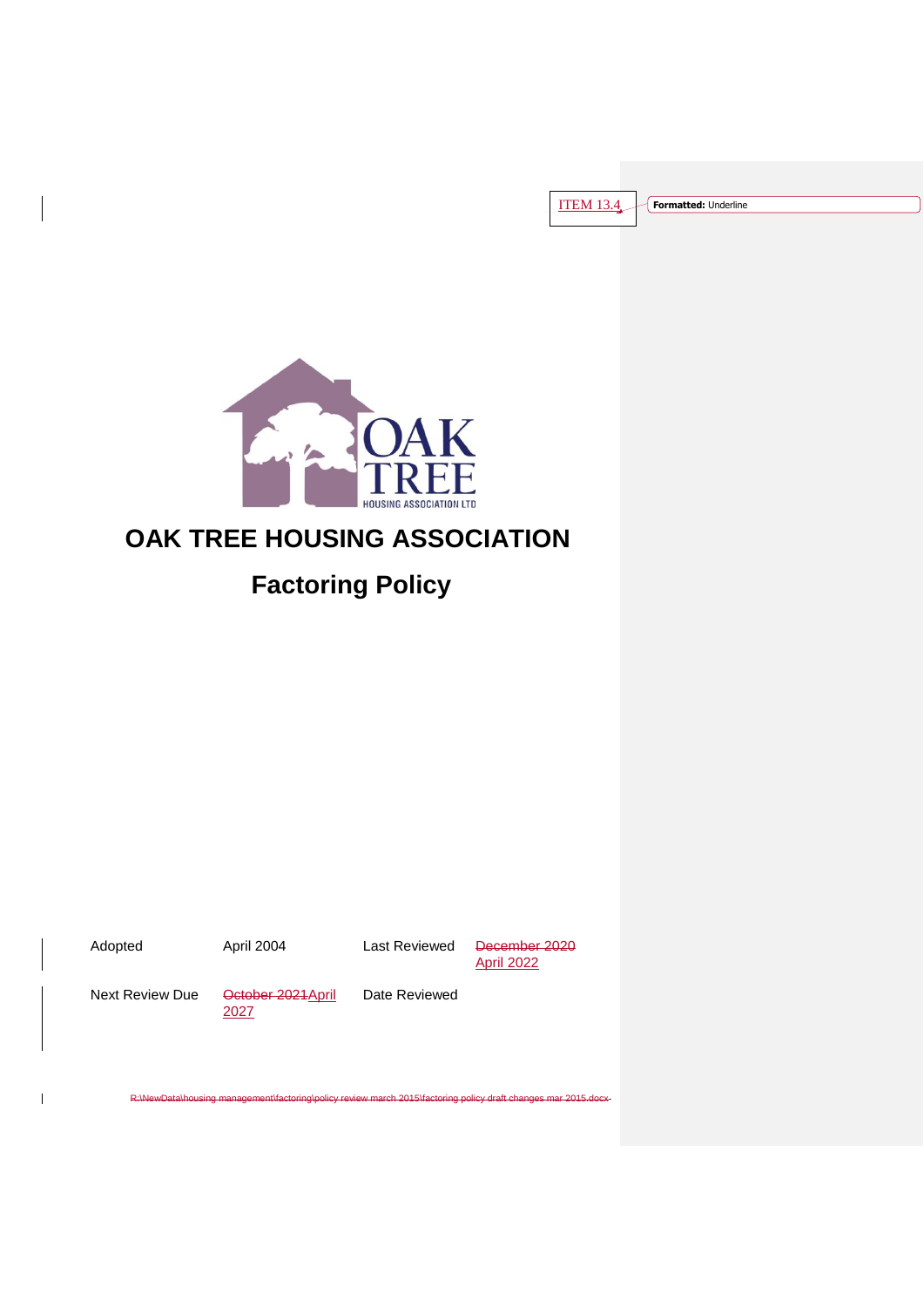**Formatted:** Left

# **1.0 AIMS**

The Association aims to provide a property management service to common areas and ground in all its mixed tenure property where it has ownership, positively promoting the benefits of good property management. OTHA is a Registered Property Factor Registration Number PF000264.

- 1.2 OTHA's operation of the factoring service reflects the Property Factors (Scotland) Act 2011 and the Code of Conduct referred to in Section 14 of the Act. This policy also takes into account the revised Code of Conduct produced by the Scottish Government which took effect from 16<sup>th</sup> August 2021.
- 1.3 The Property Management service will ensure the properties covered are insured and maintained in order to protect the Association's and other owners' investment in the property.
- 1.4 A Management Fee will be charged to cover the full costs of providing the management service. Other costs will be invoiced based on the actual costs relating to a property in proportion to the share for maintenance. The association will endeavour to keep the cost of providing factoring services to a minimum whist still meeting the aims of the property management service.
- 1.5 The association aims to operate within either the terms of the deeds of conditions or within the mandate of specific contractual agreement where the deed of conditions is inadequate. When new deeds of conditions are drawn up, they shall give the Association sufficient control over the management of the property to ensure the effective management and maintenance of the building.
- 1.6 The Association will endeavour to consult and involve owners in the property management service in decisions, which affect them. Owners will be provided with accurate and relevant information to allow them to plan ahead and to make suitable arrangements to cover their financial liabilities.

1.7 The Association will carry out its property management functions with reference to its policies in relation to: - Planned, cyclical and reactive maintenance Reactive maintenance for common areas Planned and cyclical activities for common areas Estate management **Sustainability** Financial Regulations

1.8 OTHA is committed to providing equal opportunities across all services and to avoiding discrimination. This policy is intended to assist OTHA to put this commitment into practice. Compliance with this policy should also ensure that employees do not commit unlawful acts of discrimination. This policy can be made available in other formats, for example in large print, audio format or Braille: the document may also be available in other languages, in full or summary form, as appropriate.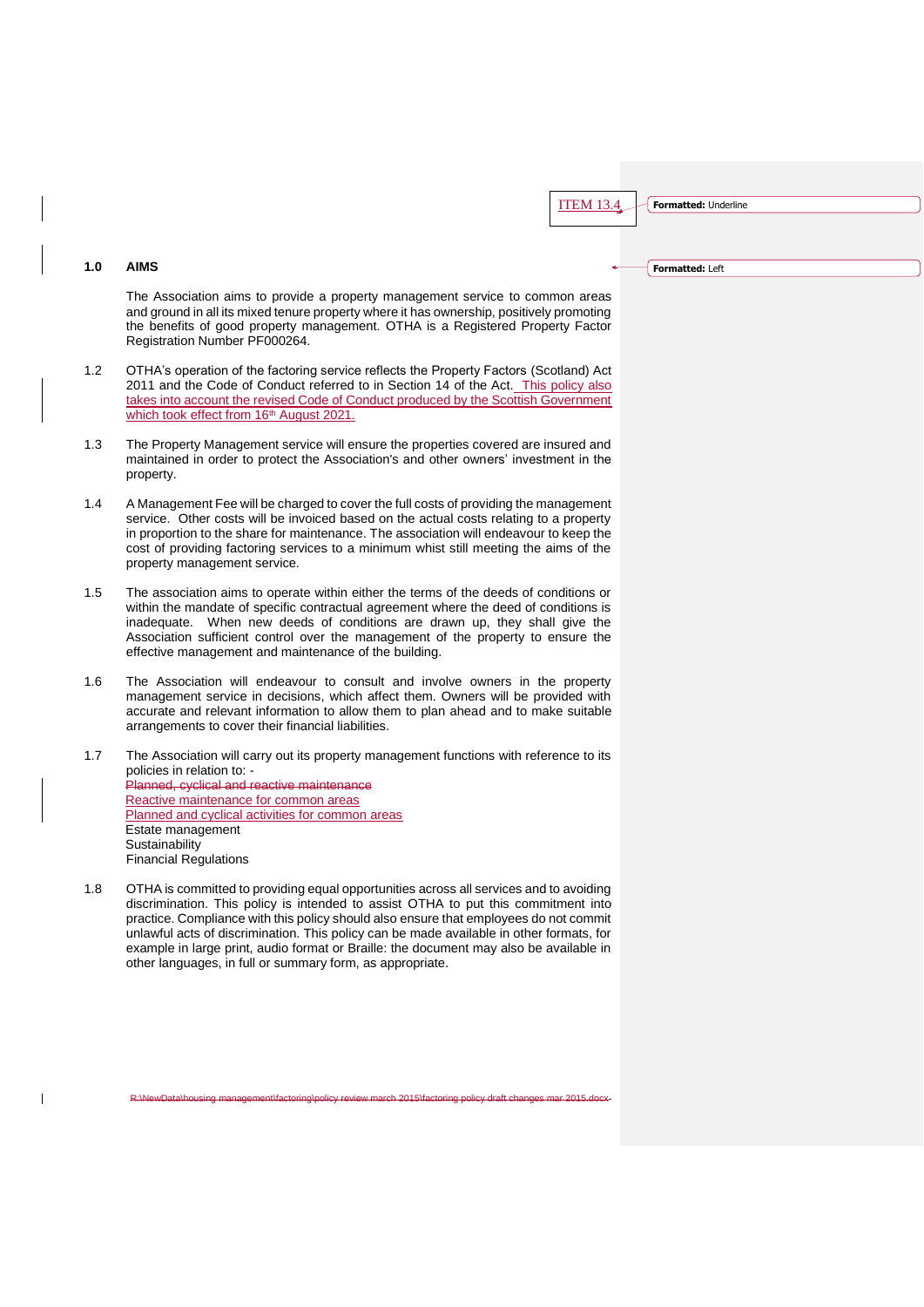### **2.0 DEFINITIONS**

- 2.1 Factoring the provision of a property management service which ensures that properties in multiple ownership are insured, repaired and are managed in line with the Deeds of Conditions imposed on each owner.
- 2.2 Title Deeds the legal documents which confer ownership of land.
- 2.3 Deeds of Conditions -a formal legal document (which may form part of the Title Deeds of a property) outlining the rights and responsibilities of the owner in relation to the common parts of the property. The deed defines the common parts, rights of access, provision for maintenance and share of repair costs to be met by each owner, voting rights, insurance, duties of the factor and provision for the resolution of disputes between owners. It applies to all owners of a property in succession.
- 2.4 Disposition a sale by disposition can allow a seller to impose conditions on a buyer and these may apply to future buyers.
- 2.5 Law of Tenement Where no deed of conditions exists the Law of Tenement applies, laying down rules based on case law. This will be laid out in statutory form when the Tenements (Scotland) Act 2004 is enacted.
- 2.6 Factoring Agreement Written Statement of Service (WSS)- This is a contractual document, which lays down the terms and conditions on which the Association factors property. It does not supersede the Deed of Conditions but supplements it, providing additional information on — the AAssociation's policies and filling in the gaps in the deeds of conditions where agreement has been reached with individual owners.
- 2.7 Servitude a type of title condition which gives a right of limited use for example a right to run a water pipe across a piece of land.
- 2.8 Real Burden these are conditions or burdens relating to land. They be can be negative (i.e. not to do something such as not to run a business in the property) or positive (i.e. to maintain a wall or share the cost of repairing the roof).
- 2.9 The Specified Limit The specified limit is the amount over which we will seek to get agreement from the majority of owners within a property before carrying out the repair. This may take a longer time to organise. This will be reviewed from time to time after consultation with owners.

# **3.0 CATEGORIES OF PROPERTY**

 $\overline{\phantom{a}}$ 

3.1 The Association is involved with the following categories of property service, which may be treated differently according to this policy.

**Factored Property Services** - This is where the Association has majority ownership in a tenemental property or has been appointed as the factor by the majority of owners.

**Common Estate Repair Service** - The association manages the landscaping and repair services for main door properties where there is common land or where the association retains ownership of land for which other owners have a repairing obligation.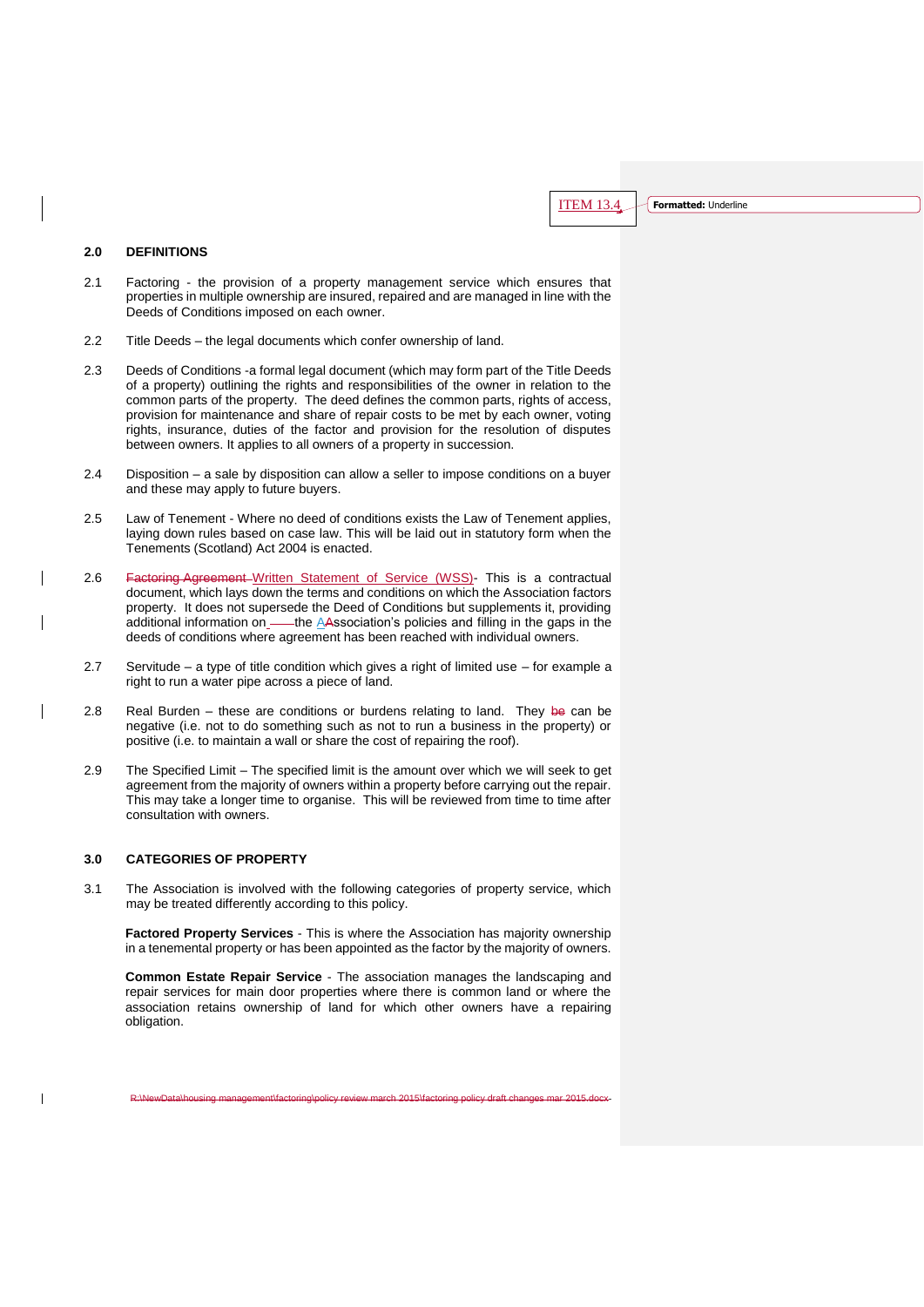**Shared Ownership Services -** The Association has previously sold properties flats under a shared ownership arrangement. When a sharing owner purchases their property outright, their property would then fall into the category of factored property.

#### **4.0 DELEGATION OF FACTORING RESPONSIBILITIES**

4.1 The provision of the factoring service will be monitored as follows:

Housing & Technical Services Sub-committee

- Sservice & policy review
- Rreview of factoring agreements
- $\overline{\text{P}}$  Peerformance in relation to issuing bills for reactive and cyclical maintenance.

Finance, Staffing & General Purposes Sub-committee

- Setting management fee
- Reporting on performance in relation to debt recovery
- Monitoring insurance take-up
- Write off of bad debts
- Setting of targets and KPIs-

# 4.2 Staff Responsibilities

- 4.2.1 The Housing Services Section will be responsible for:
	- **C**eneral property inspections
	- Taking meter readings for common landlord supplies where it is practical to do so and a smart meter is not installed and pass these to the Finance Section.
	- Mmaintaining stair cleaning rotas
	- Ddealing with complaints against other residents in line with policies and procedures for estate management.
- 4.2.2 The Finance Section will be responsible for:
	- Accounting for repairs invoices, common charges, and maintaining financial records on expenditure
	- Negotiating the common insurance policy premium, invoicing owners who agree to participate and pursuing owners who do not participate for proof of insurance
	- Issuing of invoices and processing payments maintaining a financial record for each owner
	- Making supplier repairs invoices available for inspection and dealing with any financial enquiries in relation to owners invoicesaccounts
	- Debt recovery action & write off of bad debts, in line with the financial regulations
	- Monitoring management costs to inform input into the annual calculation of the management fee
	- Updating suppliers with current meter readings where there is not a smart meter in place for the common landlord supply-and responding to owner enquiries regarding these charges.

4.2.36 The Development & TechnicalMaintenance Section will be responsible for

Providing information to owners on the factoring service including an owners' handbook our Written Statement of Services, service standards, estimated common charges and a summary of the deeds of conditions.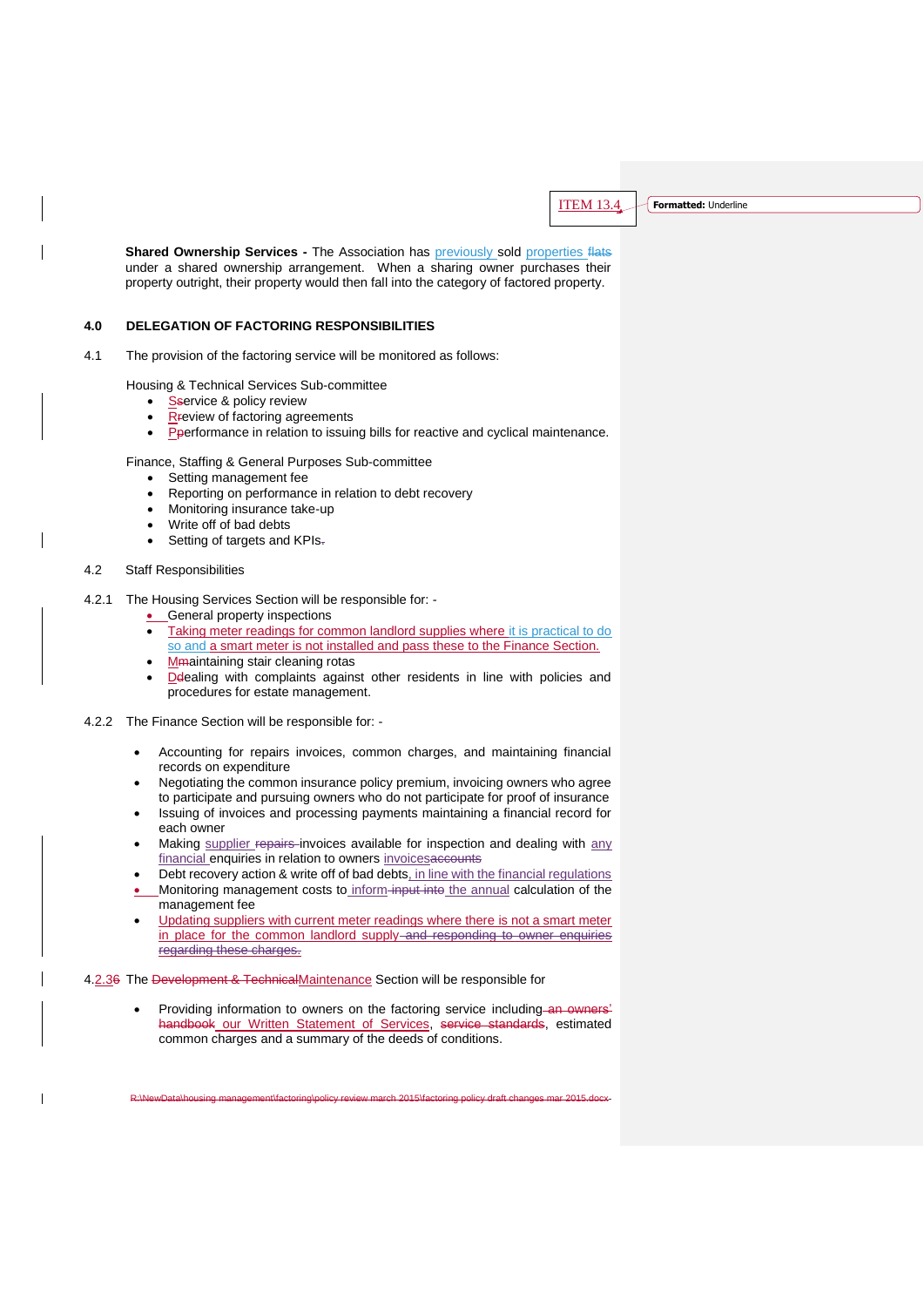which involves owners **-** Drawing up new deeds of conditions for new developments in conjunction with the Association's Solicitor Ordering, inspection and approval of payment for common repairs and charges in line with the Reactive and Planned Maintenance PoliciesProperty Maintenance Policy. Liaising with owners projects, arranging owners' consultation meetings and informing owners on their proportionate shares Maintenance of property records

Signing up owners to the factoring service at the handover of a new development

- Preparation and submission of insurance claims
- Preparation of factors accounts and deal with enquiries relating to the content of invoices
- Making up draft invoices on a change of ownership
- Maintaining the approved list of contractors
- Arrange with suppliers to replace faulty meters for common landlord supplies where required.
- Provide finance a breakdown of common area recharges, ensuring these have been matched to the relevant contract and supplier invoices
- Ensure that all invoices authorised and passed to Finance have a work order number to allow Finance to allocate the cost to the relevant work order.
- 4.2.4 The Development & Asset Management Section will be responsible for:
	- Signing up owners to the factoring service at the handover of a new development which involves owners
	- Drawing up new deeds of conditions for new developments in conjunction with the Association's Solicitor
	- Liaising with owners in relation to cyclical maintenance contracts and commonprojects, arranging owners' consultation meetings and informing owners on their proportionate shares
	- Provide Ffinance a breakdown of owner recharges, ensuring these have been matched to the relevant contract and supplier invoices

# **5.0 FACTORING SERVICE PROVIDED**

#### **5.1 Factored properties**

5.1.1 Maintenance of common parts

This involves ordering day to day repairs to common parts, making insurance claims, carrying out regular planned and cyclical maintenance including environmental maintenance and maintaining the stair lighting system. The association aims to carry out a full inspection of the common parts on a monthly quarterly basis.

The Association will use maintenance contractors from the approved list who are procured in line with current procurement legislation. Their general performance and value for money will be monitored by  $-staff$  the in the same way as for repairs to tenanted property and in line with the Reactive and Planned Maintenance Policies Property Maintenance Policy.

 If anticipated costs of any work is likely to exceed £1000 in total (the specified limit which may change from time to time as agreed following consultation) the works may only be instructed after a majority of owners have agreed except where they are

R:\NewData\housing management\factoring\policy review march 2015\factoring policy draft changes mar 2015.docx-

**Formatted:** Indent: Left: 1.27 cm, Hanging: 0.98 cm **Formatted:** Indent: Left: 1.27 cm, Hanging: 0.98 cm, Tab stops: Not at 2.25 cm

**Formatted:** Indent: Left: 1.27 cm, Hanging: 0.98 cm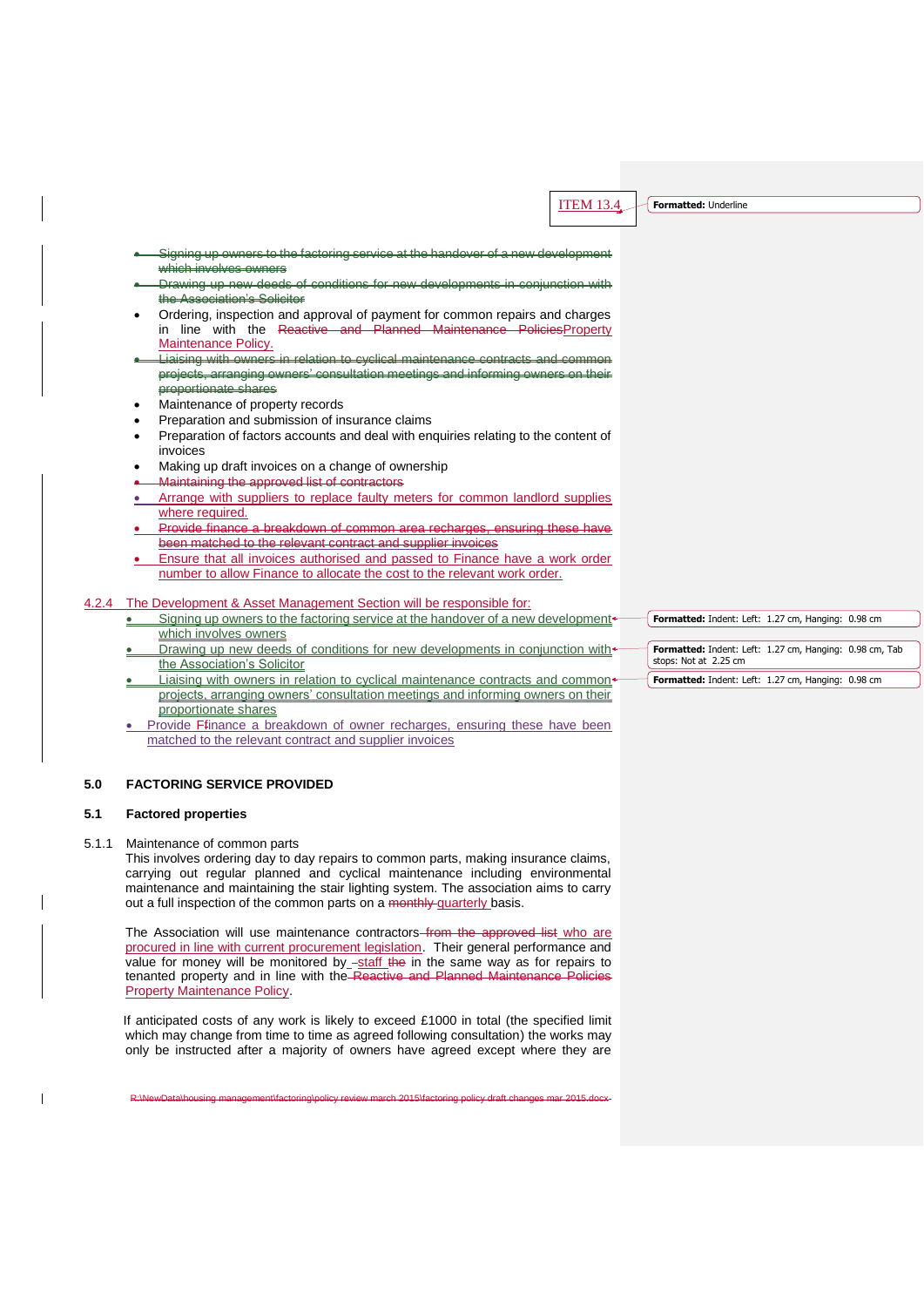necessary on the grounds of Health and Safety or to avoid deterioration in the building. If any single item of work is likely to exceed £100 per household, the Association will try to notify owners in advance as a matter of courtesy, except where work is necessary on grounds of Health and Safety or to avoid deterioration in the building.

#### 5.1.2 Buildings insurance

The Aassociation will keep a block insurance policy in force for all Aassociation owned property. Property owners in a tenement flat are required to have a contract of insurance for the full reinstatement value of the property and any parts of a tenement building attached to the property. Household contents insurance is not provided by OTHA.

Other owners in the building will have the option of participating in the scheme or demonstrating on a yearly basis that they have adequate insurance cover. Insurance costs for participating owners will be invoiced separately in April of each year and will be paid in advance for the year 1st01 April to 31st March.

# 5.1.3 Payment of common charges

The Aassociation will ensure payment of the landlord's electricity supply accounts and stair lighting. Regular meter readings will be taken and passed to the electrical supplier for accurate billings to be produced.

**Formatted:** Indent: Left: 0 cm, First line: 0 cm

# 5.1.4 Estate Management.

General property inspections to ensure residents comply with tenancy agreements and deeds of conditions will be carried out on a quarterly-monthly basis. The association will deal with complaints from and against owners in line with policies and procedures for estate management.

#### 5.1.5 Liaison with Owners

The Association will liaise with owners in respect of repairs above the specified limits and other matters of general and specific interest in relation to the property management service. The Aassociation will use an effective and cost effective method of communication, which may be by survey forms, public meetings or calling owners meetings for individual closes. The Aassociation may attend individual close meetings called by owners, on request.

#### 5.1.6 Charging

The Association will endeavour to issue factoring accounts to factored customers and sharing owners in March & September of each year in arrears for periods; January to June, and July to December respectively.

The management fee will be reviewed annually in line with the actual costs of administration of the property management service.

Supplier Maintenance invoices will be available for viewing for 30 days after the issue of the factoring invoices in the Association's offices. The Aassociation will only accept queries relating to invoices for 30 days after their issue.

#### 5.1.7 Complaints

Customers may make a complaint about the factoring service under the Complaints Handling Procedure for a range of matters including if they feel there has been: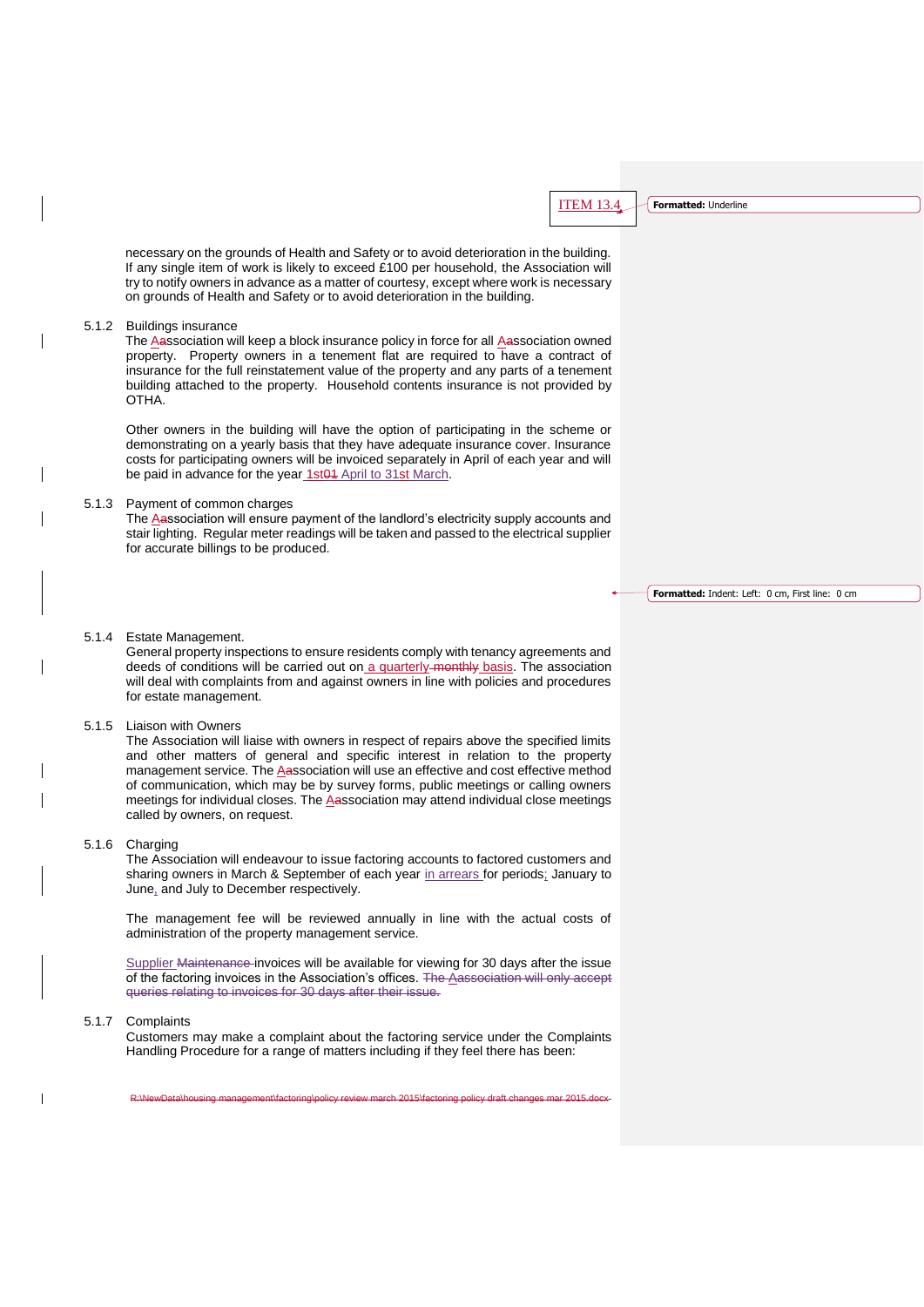A failure to comply with the Association's policy or procedures

A failure to carry out duties in a satisfactory manner.

Where an owner is dissatisfied with the outcome of their complaint, they will have recourse to the:

Housing and Property Chamber First Tier Tribunal for Scotland 4<sup>th</sup> Floor 1 Atlantic Quay 45 Robertson Street Glasgow G2 8JB **Glasgow Tribunals Centre** 20 York Street **Glasgow** G2 8GT

Telephone: 0141 302 5900 Fax: 0141 302 5901

Website address – [www.housingandp](http://www.housingand/)ropertychamber.scot

#### **5.2 Estate Common Repair Service**

5.2.1 Environmental maintenance & common areas

The Aassociation will maintain amenity landscaping and common areas in line with the deed of conditions for each historical feuing area, with the level of service subject to review in consultation with owners. Where arrears are excessive, the  $\triangle$ association may, following consultation, refuse service or reduce the level of service to a minimum level to comply with safety requirements.

The costs are recharged to all owners in the -historical feu on the basis of the shares for maintenance laid down in the deed of conditions or as specified in the disposition where relevant. One off costs in relation to amenity land or common areas will be charged on the same basis. Where one off costs exceed £1,000 (or other specified limit which may from time to time be agreed), the owners in the relevant historical feuing area will be consulted in advance regarding the works except where overriding issues of health and safety exist.

#### 5.2.2 Insurance

OTHA has and will maintain adequate professional indemnity insurance for the operation of its factoring service.

Factored owners (Estate common repair customers) may choose to participate in the Aassociation's buildings insurance policy on a voluntary basis. Landscaped only customers are not offered our insurance cover.

Insurance costs for factored owners will be invoiced separately in April of each year and will be paid in advance for the year. The Aassociation reserves the right to withdraw the option of participation in the Aassociation's insurance policy where the owner has arrears of factoring or other charges.

R:\NewData\housing management\factoring\policy review march 2015\factoring policy draft changes mar 2015.docx-

**Formatted:** Indent: Left: 0 cm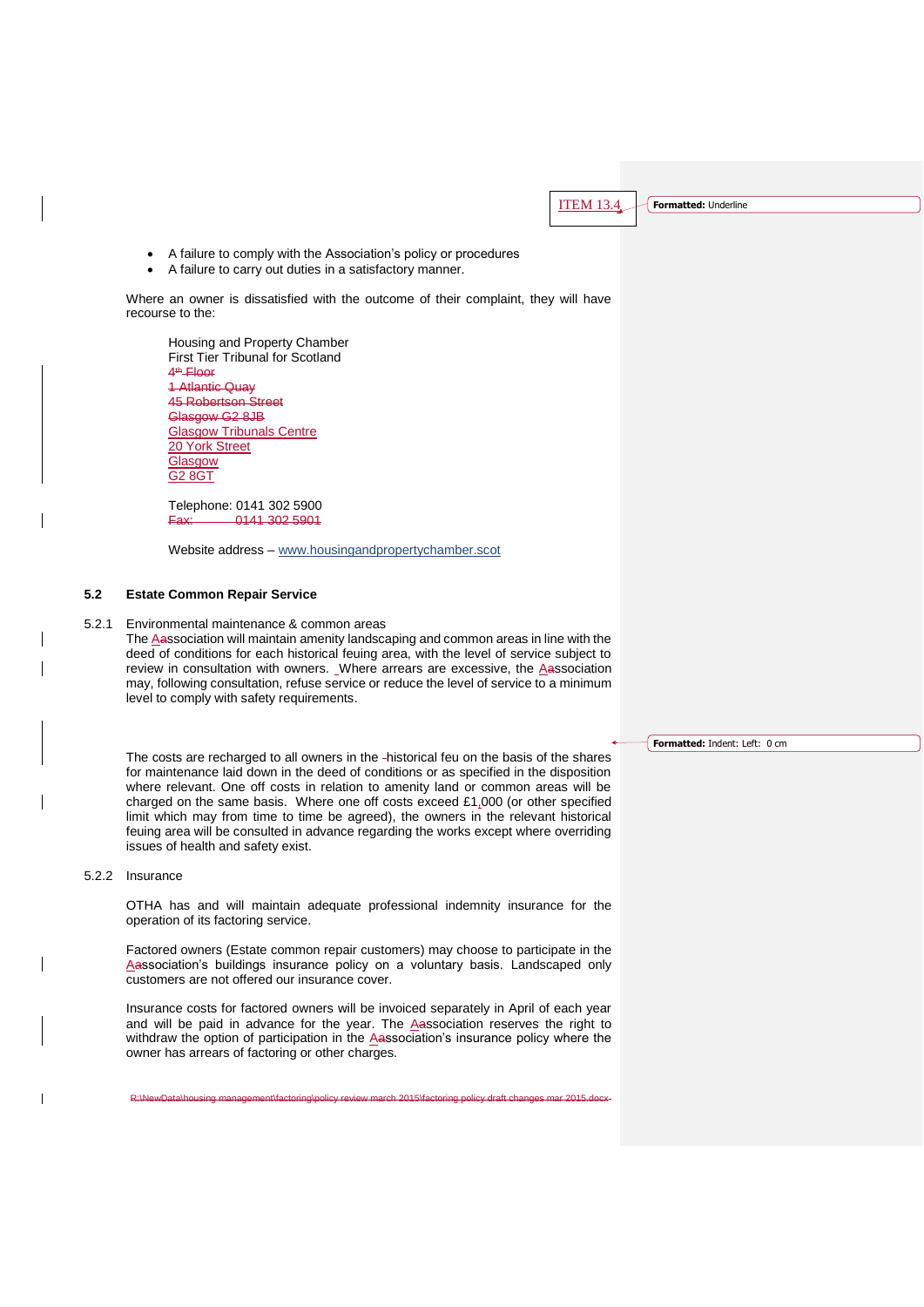# 5.2.3 Administration fee

A fee of £3.00 or 15% of the common charges (whichever is higher) will be levied to pay for the administration of the environmental maintenance and scheme repairs.

# **5.3 Sharing Owners**

Sharing owners in tenemental accommodation subject to the factoring service will be provided with the same services as for a factored owner within the property. The sharing owners will pay the costs of buildings insurance, environmental maintenance and landlord's electricity supply as a service charge within their occupancy charge. The -occupancy charge also covers the cost of managing the property, so no management fee is charged. They will be invoiced separately for the common repairs costs in the same charging cycle as for the factored property. The relationship with the sharing owner is governed by the Occupancy Agreement.

# **6.0 GENERAL CONDITIONS**

- 6.1 Where a change of ownership takes place, the Aassociation will liaise with the outgoing owner's solicitor to provide a final account within a reasonable timescale. Solicitors are required to give a minimum of 4 week's notice of a forthcoming sale to allow the calculation of the outgoing owner's common charges. Charges will be apportioned according to the date of entry. No fee is charged for processing changes of ownership.
- 6.2 The Aassociation may be required to give consent to certain alterations under the title conditions of a property. Consent will not be unreasonably withheld in the light of the effect on other residents and the Aassociation's adjacent property. No fee is charged for processing such applications.
- 6.3 The Aassociation will allow 28 days for payment of invoices after which debt recovery procedures will apply. The Aassociation will allow owners who make a specific arrangement, to pay invoices over an agreed period. The period will be set according to the circumstances of the case including the amount of the debt and any future liability.
- 6.4 No debts will be written off without Committee's approval unless below the limits specified in the Financial Regulations.

### **7.0 CONSULTATION WITH OWNERS**

- 7.1 The Association will inform and consult owners regarding any changes in the service provided, the level of the management fee, the cyclical & planned maintenance programme and any significant issues relating to the maintenance or management of the property.
- 7.2 Where disagreement exists over proposed work, each owner will have a vote, in line with the voting rights in the deed of conditions or factoring agreement as relevant.

#### **8.0 NON-FACTORED PROPERTY**

 $\overline{1}$ 

8.1 The Association will avoid incurring costs where it has no factoring appointment except where it is in the interest of health and safety of its tenants and it is necessary for OTHA